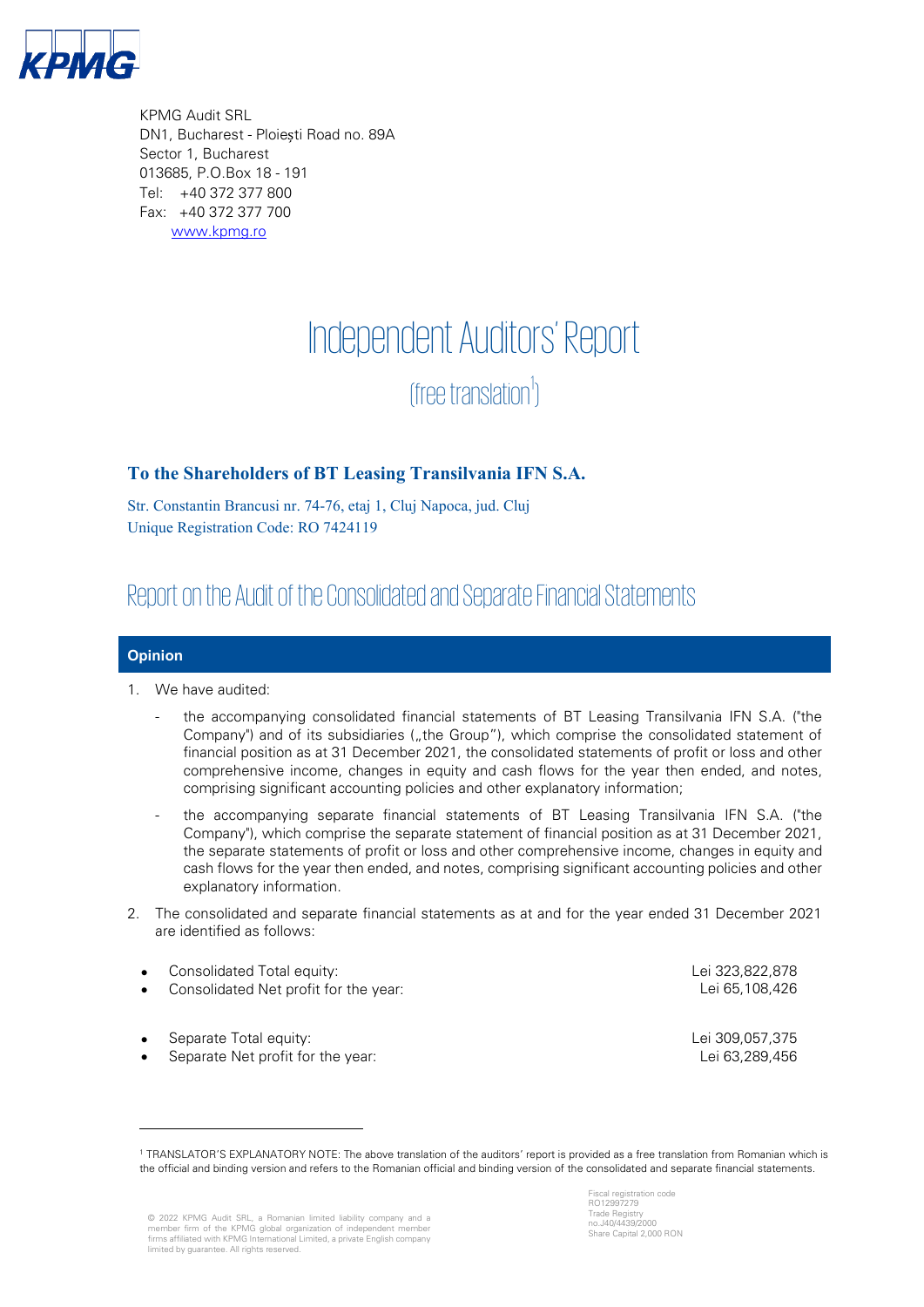

3. In our opinion, the accompanying consolidated and separate financial statements give a true and fair view of the consolidated financial position of the Group and unconsolidated financial position of the Company as at 31 December 2021, respectively, and of their consolidated and unconsolidated financial performance and consolidated and unconsolidated cash flows for the year then ended in accordance with the International Financial Reporting Standards as adopted by the European Union.

# **Basis for Opinion**

4. We conducted our audit in accordance with International Standards on Auditing ("ISAs"), Regulation (EU) no. 537/2014 of the European Parliament and of the Council ("the Regulation") and Law no. 162/2017 ("the Law"). Our responsibilities under those standards and regulations are further described in the Auditors' Responsibilities for the Audit of the Consolidated and Separate Financial Statements section of our report. We are independent of the Company and the Group in accordance with International Ethics Standards Board for Accountants International Code of Ethics for Professional Accountants (including International Independence Standards) ("IESBA Code") together with the ethical requirements that are relevant to our audit of the consolidated and separate financial statements in Romania, including the Regulation and the Law and we have fulfilled our other ethical responsibilities in accordance with these requirements and the IESBA Code. We believe that the audit evidence we have obtained is sufficient and appropriate to provide a basis for our opinion.

# **Key Audit Matters**

5. Key audit matters are those matters that, in our professional judgment, were of most significance in our audit of the consolidated and separate financial statements of the current period. These matters were addressed in the context of our audit of the consolidated and separate financial statements as a whole, and in forming our opinion thereon, and we do not provide a separate opinion on these matters.

## **Impairment of the receivables from finance lease contracts**

As at 31 December 2021, the consolidated and separate financial statements include receivables from finance lease contracts net of future interest of RON 1,375,155,491, related allowance for expected credit losses ("ECL") of RON 104,330,217 and, for the year then ended, impairment charge recognized in the separate and consolidated statement of profit or loss of RON 15,616,807 (31 December 2020: receivables from finance lease contracts net of future interest: RON 1,204,234,229, related expected credit losses: RON 103,323,719 and, for the year then ended, impairment charge recognized in the separate and consolidated statement of profit or loss: RON -32,770,203).

See Notes 3.k Leasing Contracts, 3.l Financial assets and liabilities (impairment), 4 Financial Risk management, 5 Accounting estimates and significant judgements, 18 Finance Lease Receivables to the consolidated and separate financial statements for accounting policies and financial disclosures.

| The key audit matter                                                                                                                                                                                                                 | How the matter was addressed in our audit                                                                                                                                                                                                                 |
|--------------------------------------------------------------------------------------------------------------------------------------------------------------------------------------------------------------------------------------|-----------------------------------------------------------------------------------------------------------------------------------------------------------------------------------------------------------------------------------------------------------|
| Impairment allowances represent management's<br>best estimate of the expected credit losses within<br>finance lease portfolio (collectively, "leases",<br>"exposures") at the reporting date.                                        | Our audit procedures, performed, where relevant,<br>with the assistance from our own financial risk<br>management and valuation specialists, included,<br>among others:                                                                                   |
| As described in the notes to the consolidated and<br>separate financial statements, the expected credit<br>losses have been determined based on the<br>requirements of IFRS 9 Financial Instruments<br>("IFRS 9" or "the standard"). | ∍<br>Inspecting the Group's and the Company's ECL<br>impairment methods and models and assessing<br>their compliance with the relevant requirements<br>of the financial reporting standards. As part of the<br>above, we identified the relevant methods, |
| For the purpose of determining the impairment<br>allowances, the Company uses the simplified                                                                                                                                         | assumptions and sources of data, and assessed                                                                                                                                                                                                             |

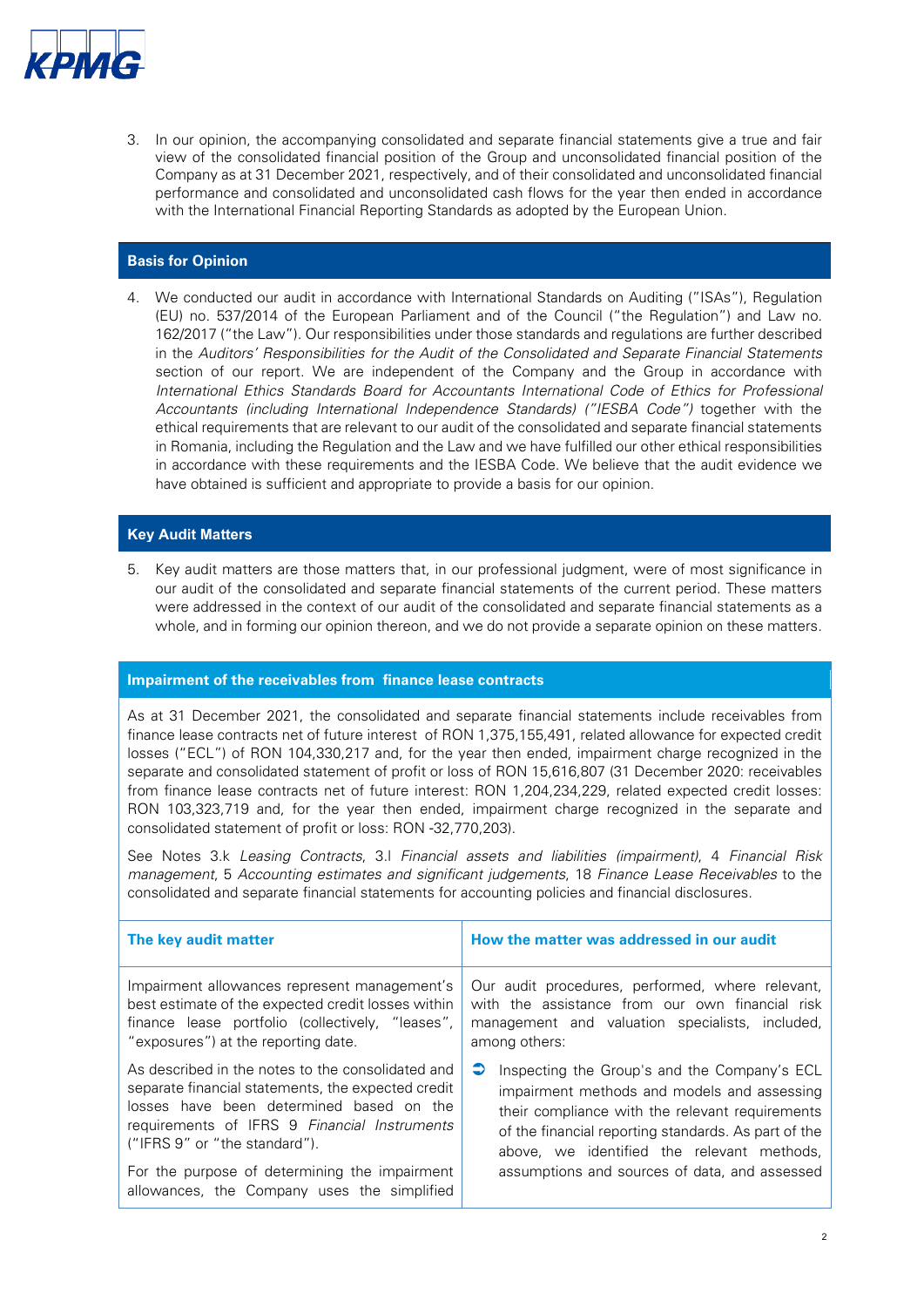

approach permitted by the standard, which allows entities to recognize lifetime expected credit losses ("ECLs") on lease receivables without the need to identify significant increases in credit risk.

Within the approach, ECLs for the performing exposures, as well as non-performing exposures with amounts not exceeding certain predetermined thresholds individually, are determined determined based on statistical models using the Group's and the Company's historical data and also macroeconomic forecasts.

Key assumptions and judgements in the estimation of the collectively assessed ECLs include the following:

- definition of default;
- the probability of default (PD), haircuts applied to the fair value of the financed assets (HC) and exposure at default (EAD).

Impairment allowances for non-performing exposures in excess of certain quantitative thresholds, are determined on an individual basis by means of a discounted cash flows analysis. The process relies on a number of complex assumptions, in particular those in respect of the recovery scenarios, the expected proceeds from the sale of the related collateral and estimated period for collateral disposal.

In the wake of the COVID-19 pandemic and the downward macroeconomic effects of the increase in energy and other commodity prices and resulting inflationary pressures and disruptions in the global supply chains, measurement of ECLs was associated with additional complexities and an increased estimation uncertainty. In addition, application of post-model adjustments was required from management in arriving at the yearend estimate of impairment losses.

Considering the above factors, we determined expected credit losses on lease receivables to be associated with a significant risk of material misstatement in the consolidated and separate financial statements. Therefore, the area required our increased attention in the audit and as such was determined to be a key audit matter.

whether such methods, assumptions, data and their application are appropriate in the context of IFRS 9 requirements.

- $\bullet$  Testing the design, implementation and operating effectiveness of the selected controls in the Group's and the Company's process of accounting for finance leases, including those over:
	- o accuracy of data input (mainly for the amount of investment in finance leases, values of financed assets and interest rates data),
	- o approval of finance lease contracts.
- $\bullet$  For a sample of exposures, testing the system computation of days past due to our own computation, using supporting documents such as repayment schedules and payment information, among other things.
- Assessing whether the definition of default and the staging criteria of the standard were consistently applied and are appropriate. As part of this procedure, for a sample of exposures, we critically assessed, by reference to the underlying leasing files and through inquiries of responsible leasing officers and credit risk management personnel, the existence of any triggers for classification of exposures to stage 3 (nonperforming).
- On a sample basis, challenging the realizable values of the financed assets used in the computation of impairment allowances, primarily by reference to valuation reports by experts engaged by the management, whose competence, experience and objectivity, as well as scope of work and any related limitations, we independently assessed;
- $\triangleright$  For ECLs determined on a collective basis:
	- o Challenging the macroeconomic forecasts used in the ECL model in terms of their relevance and source accuracy, by comparing them to publicly available data and by means of inquiries of the management board members. As part of the procedure, we challenged the consideration of the economic uncertainty relating to COVID-19 and the increase in energy and other commodity prices and resulting inflationary pressures and disruptions in the global supply chains;
	- o Testing the relevance and reliability of the data used in the process of calculating the PD, EAD and HC parameters, on a sample basis, by reference to the supporting documentation, such as leasing files, debt service status, repayment schedules,

3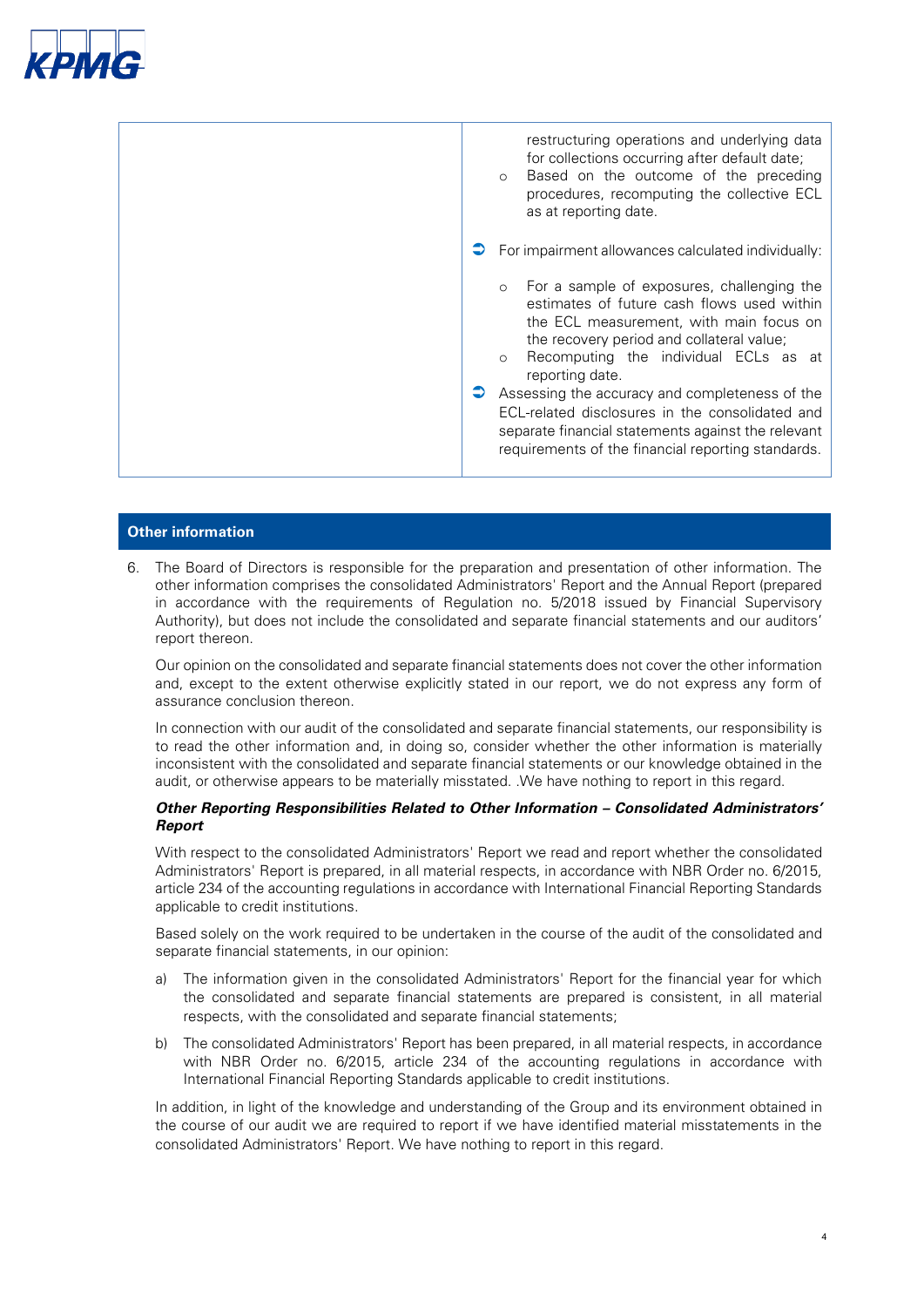

### **Responsibilities of Management and Those Charged with Governance for the Consolidated and Separate Financial Statements**

- 7. Management is responsible for the preparation of consolidated and separate financial statements that give a true and fair view in accordance with International Financial Reporting Standards as adopted by the European Union and for such internal control as management determines is necessary to enable the preparation of consolidated and separate financial statements that are free from material misstatement, whether due to fraud or error.
- 8. In preparing the consolidated and separate financial statements, management is responsible for assessing the Company's and Group's ability to continue as a going concern, disclosing, as applicable, matters related to going concern and using the going concern basis of accounting unless management either intends to liquidate the Company and Group or to cease operations, or has no realistic alternative but to do so.
- 9. Those charged with governance are responsible for overseeing the Company's and Group's financial reporting process.

#### **Auditors' Responsibility for the Audit of the Consolidated and Separate Financial Statements**

- 10. Our objectives are to obtain reasonable assurance about whether the consolidated and separate financial statements as a whole are free from material misstatement, whether due to fraud or error, and to issue an auditors' report that includes our opinion. Reasonable assurance is a high level of assurance, but is not a guarantee that an audit conducted in accordance with ISAs will always detect a material misstatement when it exists. Misstatements can arise from fraud or error and are considered material if, individually or in the aggregate, they could reasonably be expected to influence the economic decisions of users taken on the basis of these consolidated and separate financial statements.
- 11. As part of an audit in accordance with ISAs, we exercise professional judgment and maintain professional scepticism throughout the audit. We also:
	- Identify and assess the risks of material misstatement of the consolidated and separate financial statements, whether due to fraud or error, design and perform audit procedures responsive to those risks, and obtain audit evidence that is sufficient and appropriate to provide a basis for our opinion. The risk of not detecting a material misstatement resulting from fraud is higher than for one resulting from error, as fraud may involve collusion, forgery, intentional omissions, misrepresentations, or the override of internal control.
	- Obtain an understanding of internal control relevant to the audit in order to design audit procedures that are appropriate in the circumstances, but not for the purpose of expressing an opinion on the effectiveness of the Company's and Group's internal control.
	- Evaluate the appropriateness of accounting policies used and the reasonableness of accounting estimates and related disclosures made by management.
	- Conclude on the appropriateness of management's use of the going concern basis of accounting and, based on the audit evidence obtained, whether a material uncertainty exists related to events or conditions that may cast significant doubt on the Company's and Group's ability to continue as a going concern. If we conclude that a material uncertainty exists, we are required to draw attention in our auditors' report to the related disclosures in the consolidated and separate financial statements or, if such disclosures are inadequate, to modify our opinion. Our conclusions are based on the audit evidence obtained up to the date of our auditors' report. However, future events or conditions may cause the Company and Group to cease to continue as a going concern.
	- Evaluate the overall presentation, structure and content of the consolidated and separate financial statements, including the disclosures, and whether the consolidated and separate financial statements represent the underlying transactions and events in a manner that achieves fair presentation.

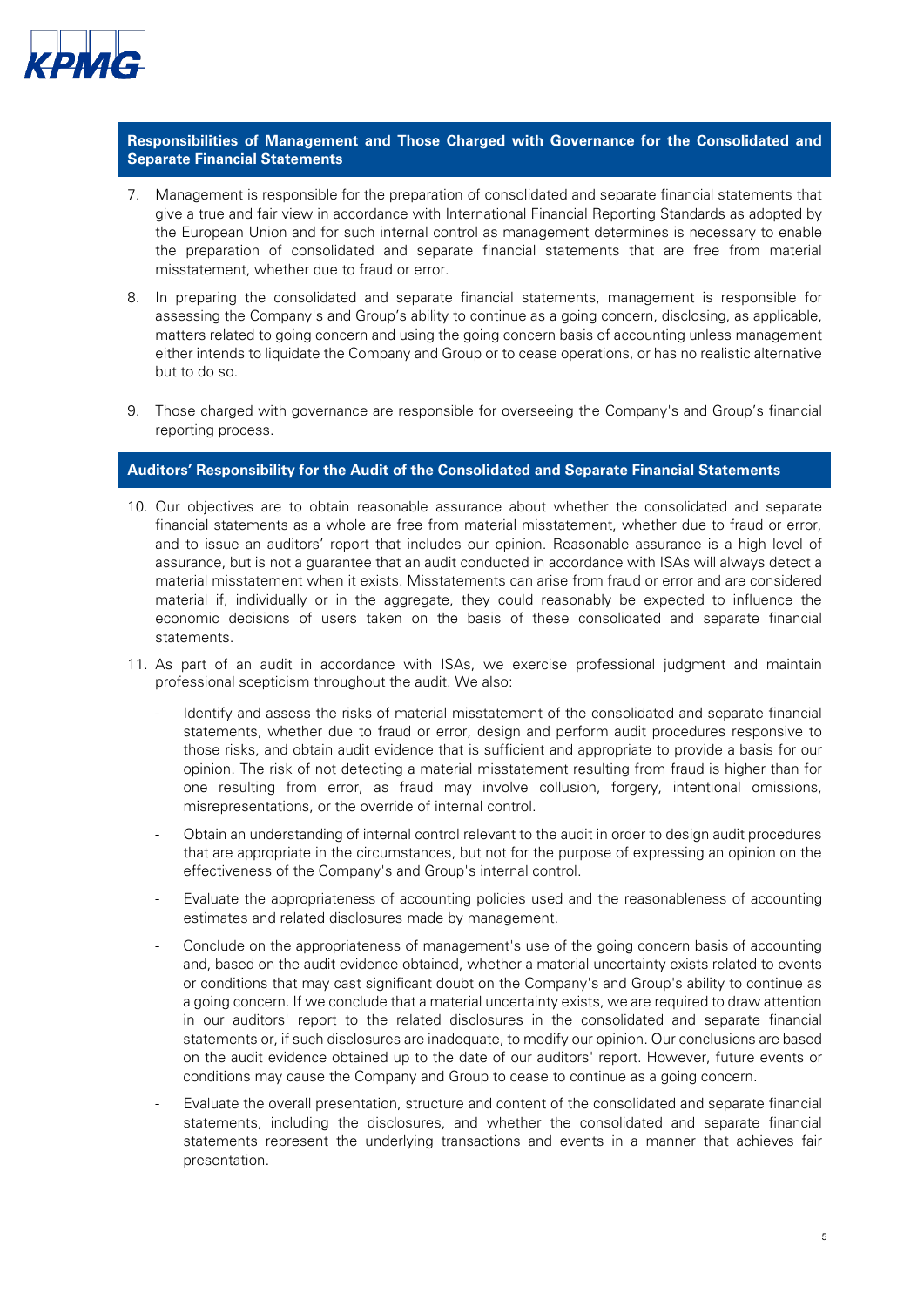

- Obtain sufficient appropriate audit evidence regarding the financial information of the entities or business activities within the Group to express an opinion on the consolidated and separate financial statements. We are responsible for the direction, supervision and performance of the group audit. We remain solely responsible for our audit opinion.
- 12. We communicate with those charged with governance regarding, among other matters, the planned scope and timing of the audit and significant audit findings, including any significant deficiencies in internal control that we identify during our audit.
- 13. We also provide those charged with governance with a statement that we have complied with relevant ethical requirements regarding independence, and communicate with them all relationships and other matters that may reasonably be thought to bear on our independence, and where applicable, actions taken to eliminate threats or safeguards applied.
- 14. From the matters communicated with those charged with governance, we determine those matters that were of most significance in the audit of the consolidated and separate financial statements of the current period and are therefore the key audit matters. We describe these matters in our auditors' report unless law or regulation precludes public disclosure about the matter or when, in extremely rare circumstances, we determine that a matter should not be communicated in our report because the adverse consequences of doing so would reasonably be expected to outweigh the public interest benefits of such communication.

# Report on Other Legal and Regulatory Requirements - Report on Compliance with the ESEF **Regulation**

In accordance with Law no. 162/2017 on statutory audits of annual financial statements and consolidated financial statements and amendment of certain regulations, we are required to express an opinion on compliance of the consolidated and separate financial statements, with the requirements of the Commission Delegated Regulation (EU) 2019/815 of 17 December 2018 supplementing Directive 2004/109/EC of the European Parliament and of the Council with regard to regulatory technical standards on the specification of a single electronic reporting format (the "RTS on ESEF"). In this section we do not express an audit opinion, review conclusion of any other assurance conclusion on the consolidated and separate financial statements.

## **Responsibilities of Management**

Management is responsible for the preparation of the consolidated and separate financial statements in a digital format that complies with the RTS on ESEF. This responsibility includes:

- the preparation of the consolidated and separate financial statements in the applicable xHTML format;
- the selection and application of appropriate iXBRL tags, in the preparation of the consolidated financial statements, using judgment where necessary;
- ensuring consistency between the tagged data and the consolidated financial statements of the Group presented in human-readable format;
- ensuring consistency between digitised information in human-readable format and the signed separate and consolidated financial statements; and
- the design, implementation and maintenance of internal controls relevant to the application of the RTS on ESEF.

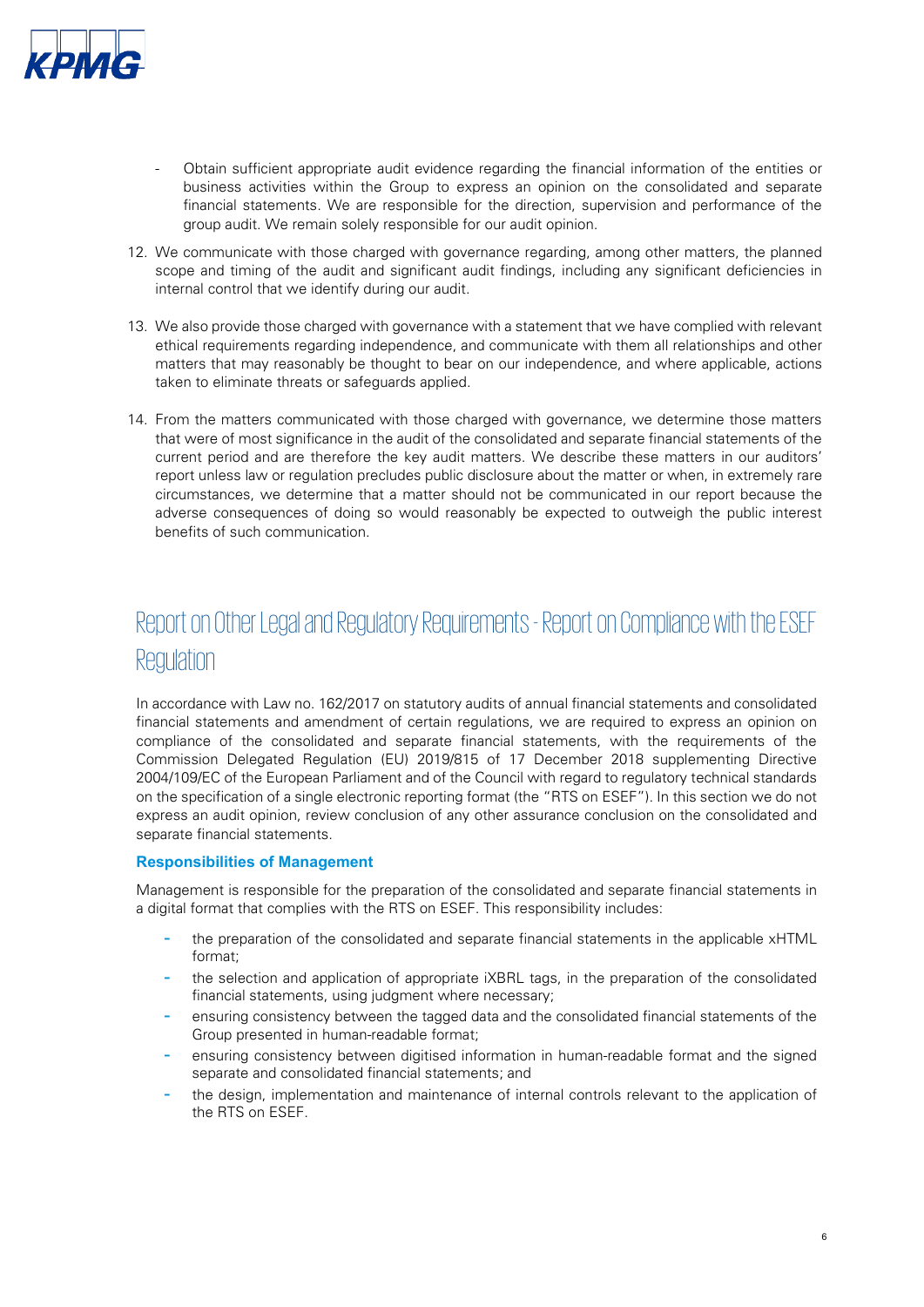

## **Auditors' Responsibilities**

Our responsibility is to express an opinion on whether the consolidated and separate financial statements comply, in all material respects, with the RTS on ESEF, based on the evidence we have obtained. We conducted our reasonable assurance engagement in accordance with International Standard on Assurance Engagements 3000 (Revised), Assurance Engagements Other than Audits or Reviews of Historical Financial Information (ISAE 3000) issued by the International Auditing and Assurance Standards Board.

A reasonable assurance engagement in accordance with ISAE 3000 involves performing procedures to obtain evidence about compliance with the RTS on ESEF. The nature, timing and extent of procedures selected depend on the auditor's judgment, including the assessment of the risks of material departures from the requirements set out in the RTS on ESEF, whether due to fraud or error. Our procedures included, among other things:

- With respect to the consolidated financial statements:
	- obtaining an understanding of the tagging process;
	- tracing the tagged data to the consolidated financial statements of the Group presented in human-readable digital format and to the signed and audited consolidated and separate financial statements, stamped by us for identification purposes;
	- evaluating the completeness of the Group's tagging of the consolidated and separate financial statements;
	- evaluating the appropriateness of the Group's use of iXBRL elements selected from the ESEF taxonomy and creation of extension elements where no suitable element in the ESEF taxonomy has been identified;
	- evaluating the use of anchoring in relation to the extension elements;
- With respect to the consolidated and separate financial statements:
- evaluating the appropriateness of the digital format of the consolidated and separate financial statements; and
- assessing consistency between the digitised information in the machine- and human-readable formats and the signed and audited consolidated and separate financial statements, stamped by us for identification purposes.

We believe that the evidence we have obtained is sufficient and appropriate to provide a basis for our opinion.

#### **Opinion**

In our opinion, the consolidated and separate financial statements of the Group as at and for the year ended 31 December 2021 have been prepared, in all material respects, in accordance with the requirements of the RTS on ESEF.

# Report on Other Legal and Regulatory Requirements - EU Regulation (EU) No 537/2014

- 15. We were appointed by the General Shareholders' Meeting on 30 April 2020 the consolidated and separate financial statements of BT Leasing Transilvania IFN S.A. for the year ended 31 December 2021. Our total uninterrupted period of engagement is 2 years, covering the periods ending 31 December 2020 and 31 December 2021.
- 16. We confirm that:
	- our audit opinion is consistent with the additional report presented to the Audit Committee of the Company and of the Group, which we issued on 26 April 2022. We also remained independent of the audited entity in conducting the audit.